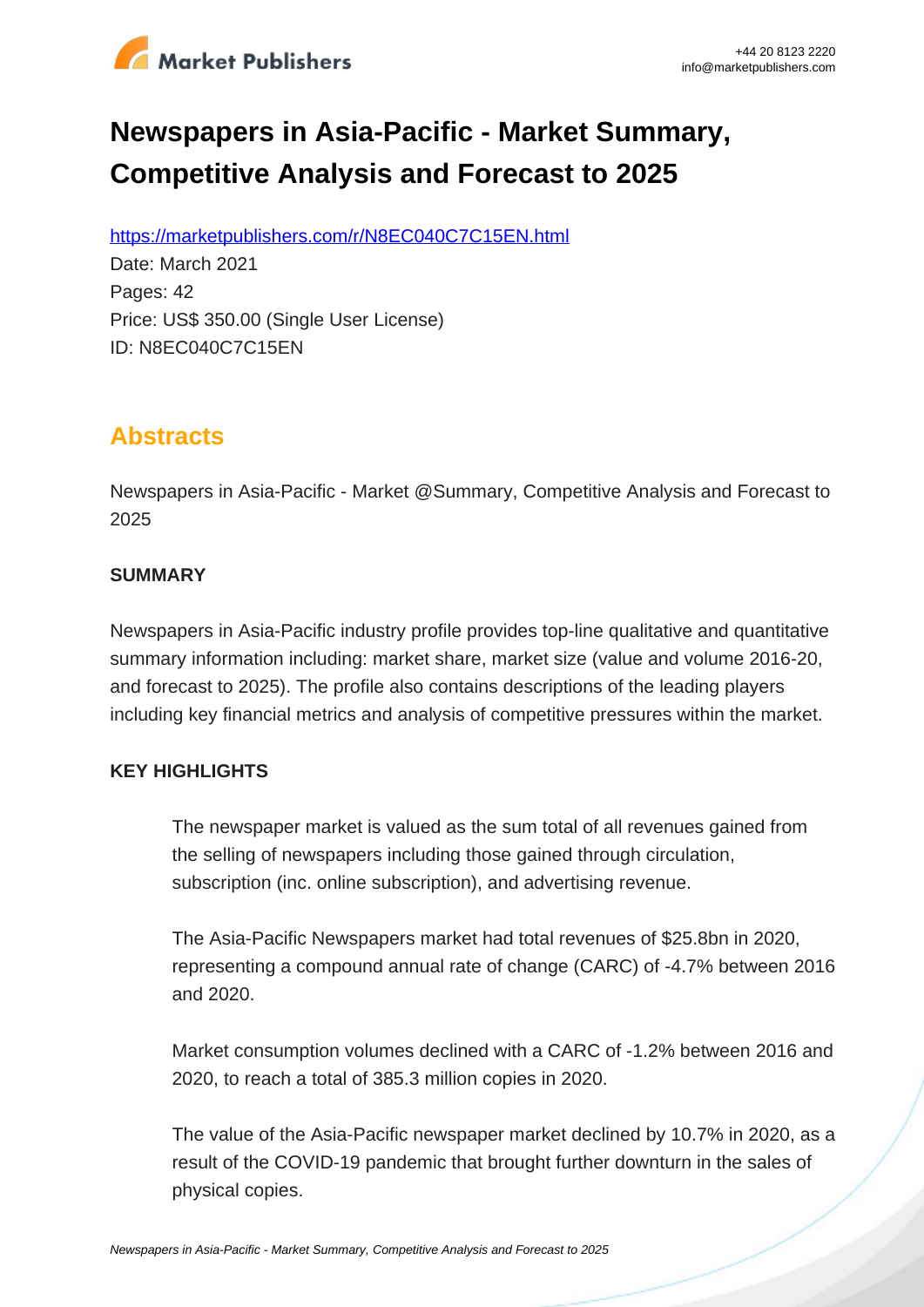

#### **SCOPE**

Save time carrying out entry-level research by identifying the size, growth, major segments, and leading players in the newspapers market in Asia-Pacific

Use the Five Forces analysis to determine the competitive intensity and therefore attractiveness of the newspapers market in Asia-Pacific

Leading company profiles reveal details of key newspapers market players' global operations and financial performance

Add weight to presentations and pitches by understanding the future growth prospects of the Asia-Pacific newspapers market with five year forecasts by both value and volume

#### **REASONS TO BUY**

What was the size of the Asia-Pacific newspapers market by value in 2020?

What will be the size of the Asia-Pacific newspapers market in 2025?

What factors are affecting the strength of competition in the Asia-Pacific newspapers market?

How has the market performed over the last five years?

Who are the top competitiors in Asia-Pacific's newspapers market?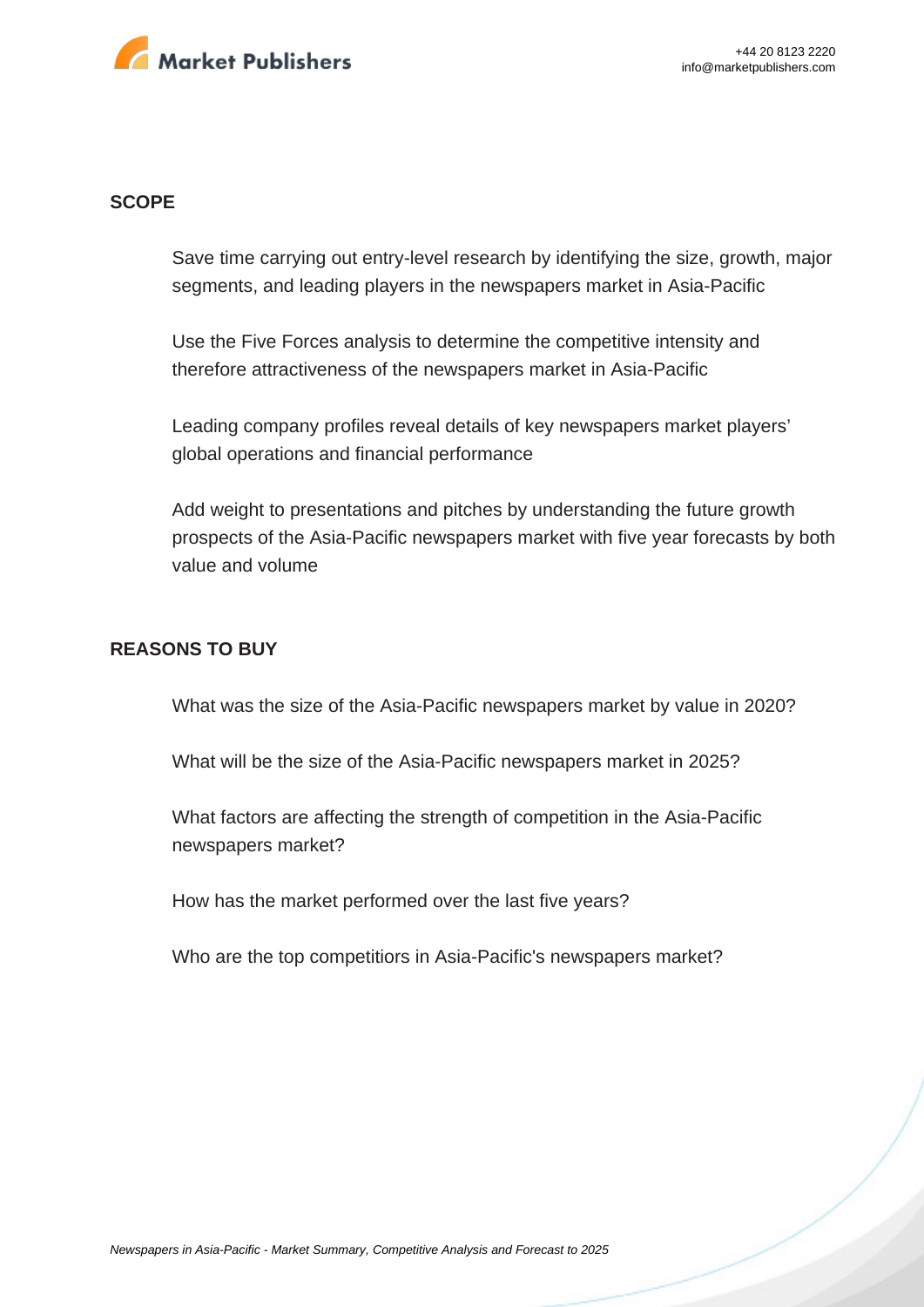

# **Contents**

# **1 EXECUTIVE SUMMARY**

- 1.1. Market value
- 1.2. Market value forecast
- 1.3. Market volume
- 1.4. Market volume forecast
- 1.5. Geography segmentation
- 1.6. Market rivalry
- 1.7. Competitive Landscape

# **2 MARKET OVERVIEW**

- 2.1. Market definition
- 2.2. Market analysis

# **3 MARKET DATA**

- 3.1. Market value
- 3.2. Market volume

# **4 MARKET SEGMENTATION**

4.1. Geography segmentation

# **5 MARKET OUTLOOK**

- 5.1. Market value forecast
- 5.2. Market volume forecast

# **6 FIVE FORCES ANALYSIS**

- 6.1. Summary
- 6.2. Buyer power
- 6.3. Supplier power
- 6.4. New entrants
- 6.5. Threat of substitutes
- 6.6. Degree of rivalry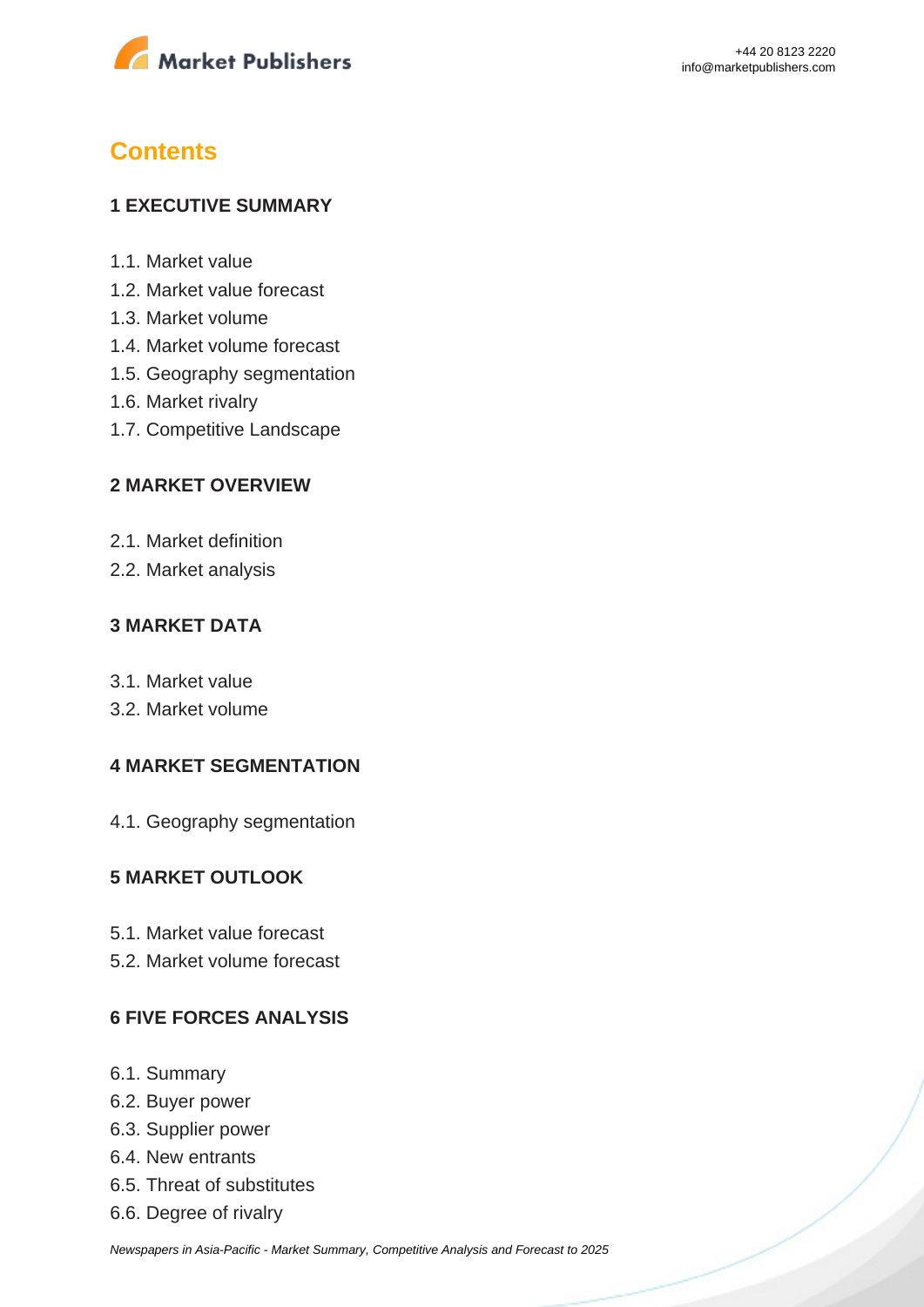

# **7 COMPETITIVE LANDSCAPE**

- 7.1. Who are the leading players?
- 7.2. What strategies do the leading players follow?
- 7.3. How are the leading players responding to the rise of digital alternatives?
- 7.4. Is there any regulation that is having a significant impact on players in the market?
- 7.5. What are the future disruptions in the market?

### **8 COMPANY PROFILES**

- 8.1. The Asahi Shimbun Company
- 8.2. D. B. Corp Limited
- 8.3. Xinhuanet Co Ltd

# **9 MACROECONOMIC INDICATORS**

9.1. Country data

#### **10 APPENDIX**

- 10.1. Methodology
- 10.2. Industry associations
- 10.3. Related MarketLine research
- 10.4. About MarketLine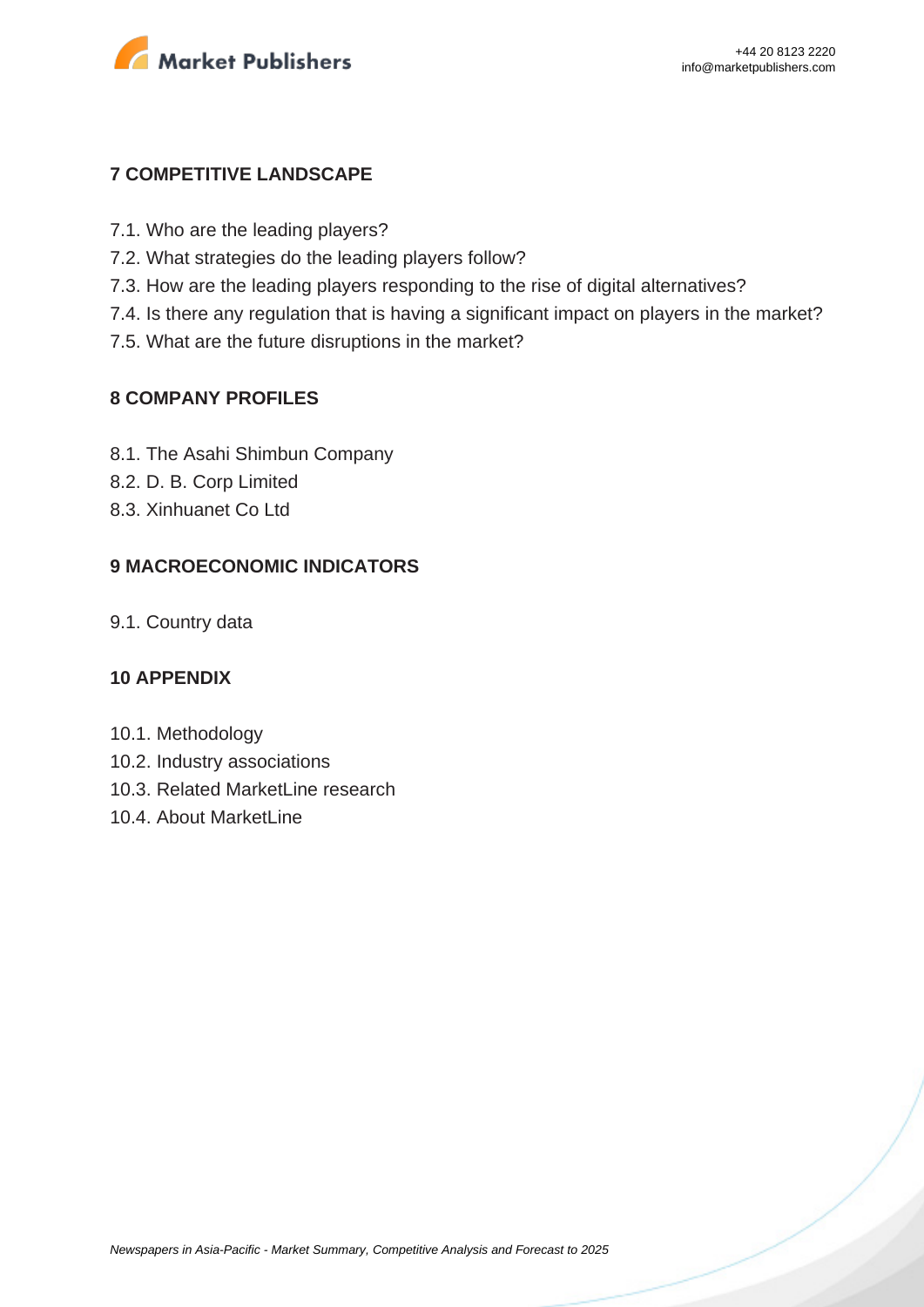

# **List Of Tables**

### **LIST OF TABLES**

Table 1: Asia-Pacific newspapers market value: \$ million, 2016-20 Table 2: Asia-Pacific newspapers market volume: thousand copies, 2016-20 Table 3: Asia-Pacific newspapers market geography segmentation: \$ million, 2020 Table 4: Asia-Pacific newspapers market value forecast: \$ million, 2020-25 Table 5: Asia-Pacific newspapers market volume forecast: thousand copies, 2020-25 Table 6: The Asahi Shimbun Company: key facts Table 7: The Asahi Shimbun Company: Key Employees Table 8: The Asahi Shimbun Company: Key Employees Continued Table 9: D. B. Corp Limited: key facts Table 10: D. B. Corp Limited: Annual Financial Ratios Table 11: D. B. Corp Limited: Key Employees Table 12: Xinhuanet Co Ltd: key facts Table 13: Xinhuanet Co Ltd: Annual Financial Ratios Table 14: Xinhuanet Co Ltd: Key Employees Table 15: Asia-Pacific exchange rate, 2016-20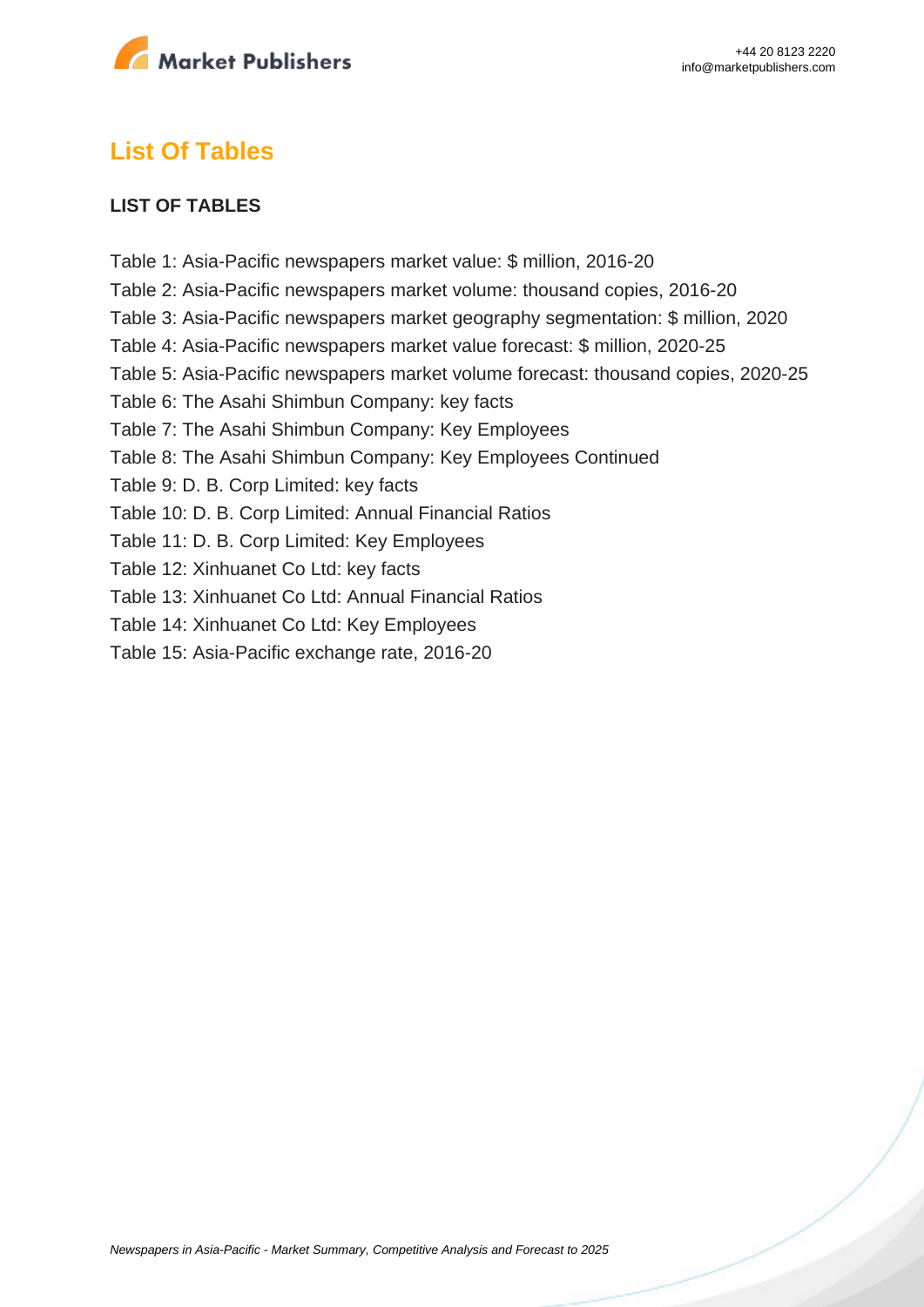

# **List Of Figures**

### **LIST OF FIGURES**

Figure 1: Asia-Pacific newspapers market value: \$ million, 2016-20

Figure 2: Asia-Pacific newspapers market volume: thousand copies, 2016-20

Figure 3: Asia-Pacific newspapers market geography segmentation: % share, by value, 2020

Figure 4: Asia-Pacific newspapers market value forecast: \$ million, 2020-25

Figure 5: Asia-Pacific newspapers market volume forecast: thousand copies, 2020-25

Figure 6: Forces driving competition in the newspapers market in Asia-Pacific, 2020

Figure 7: Drivers of buyer power in the newspapers market in Asia-Pacific, 2020

Figure 8: Drivers of supplier power in the newspapers market in Asia-Pacific, 2020

Figure 9: Factors influencing the likelihood of new entrants in the newspapers market in Asia-Pacific, 2020

Figure 10: Factors influencing the threat of substitutes in the newspapers market in Asia-Pacific, 2020

Figure 11: Drivers of degree of rivalry in the newspapers market in Asia-Pacific, 2020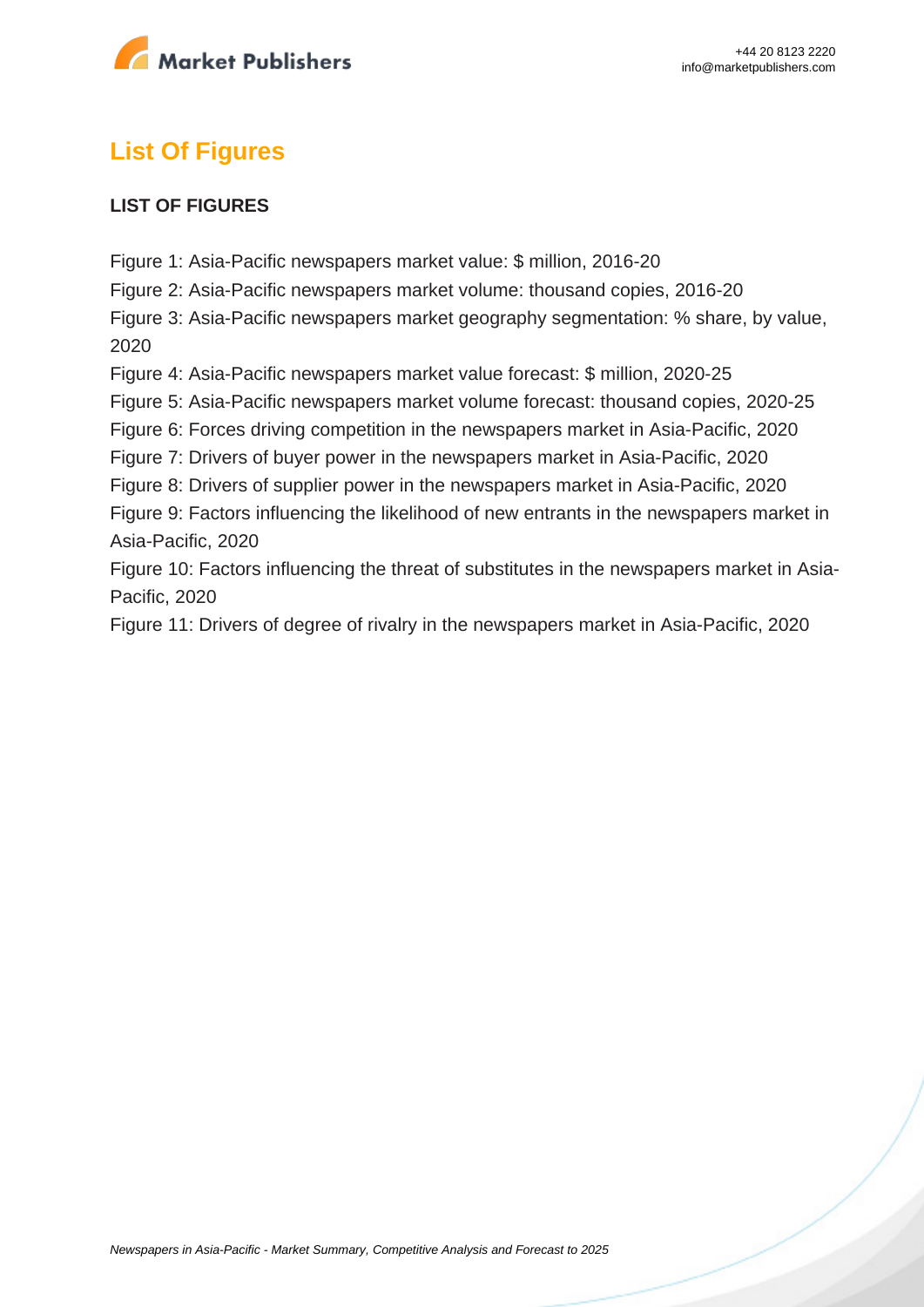

# I would like to order

Product name: Newspapers in Asia-Pacific - Market Summary, Competitive Analysis and Forecast to 2025

Product link: [https://marketpublishers.com/r/N8EC040C7C15EN.html](https://marketpublishers.com/report/media-entertainment/magazine-newspaper/newspapers-in-asia-pacific-market-summary-competitive-analysis-n-forecast-to-2025.html)

Price: US\$ 350.00 (Single User License / Electronic Delivery) If you want to order Corporate License or Hard Copy, please, contact our Customer Service: [info@marketpublishers.com](mailto:info@marketpublishers.com)

# Payment

To pay by Credit Card (Visa, MasterCard, American Express, PayPal), please, click button on product page [https://marketpublishers.com/r/N8EC040C7C15EN.html](https://marketpublishers.com/report/media-entertainment/magazine-newspaper/newspapers-in-asia-pacific-market-summary-competitive-analysis-n-forecast-to-2025.html)

To pay by Wire Transfer, please, fill in your contact details in the form below:

First name: Last name: Email: Company: Address: City: Zip code: Country: Tel: Fax: Your message:

\*\*All fields are required

Custumer signature

Please, note that by ordering from marketpublishers.com you are agreeing to our Terms & Conditions at<https://marketpublishers.com/docs/terms.html>

To place an order via fax simply print this form, fill in the information below and fax the completed form to +44 20 7900 3970